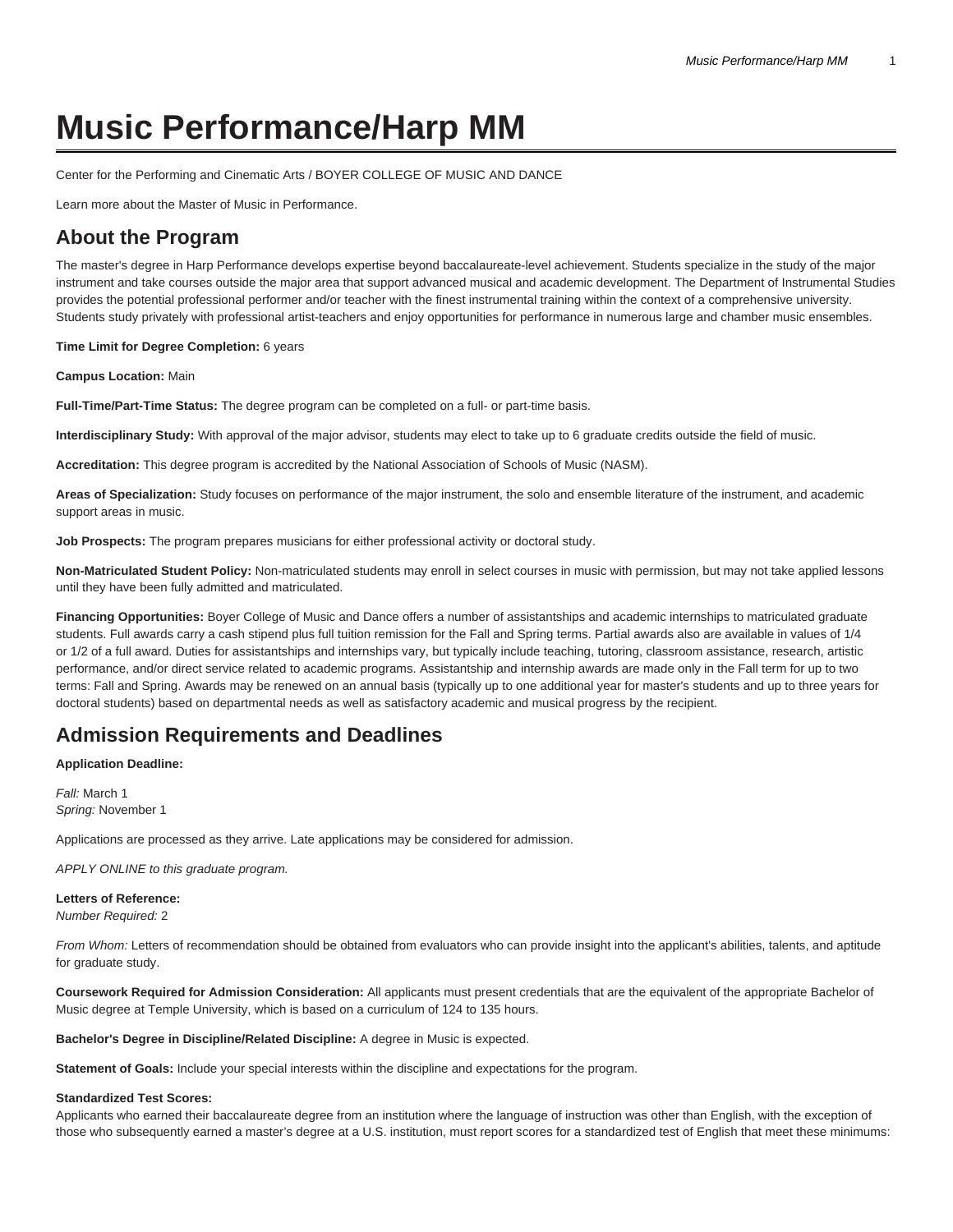- TOEFL iBT: 75
- IELTS Academic: 6.5
- PTE Academic: 51

**Audition:** See <https://www.temple.edu/boyer/admissions/graduate-admissions/audition-requirements.asp>for audition repertoire requirements.

**Resume:** Current resume required.

**Transfer Credit:** A student who wishes to transfer credit should speak with her/his academic advisor and obtain a "Request for Transfer of Graduate Credit" form, found in TUportal under the Tools tab within "University Forms." Transfer credits must be approved by the advisor, the department chair, and the Associate Dean. The maximum number of credits a student may transfer is 6.

**Other:** Due to the large number of applications for admission and the competitive nature of its music programs, the College admits only a portion of its applicants. In addition to the general admissions credentials required of all Temple University graduate applicants, specialized admission criteria (i.e., auditions, portfolios, interviews, recommendations, departmental term papers, and standardized examinations) are very heavily weighted in admission decisions of the Boyer College of Music and Dance. Graduate applicants may be rejected for admission for failing to obtain the required level of proficiency in any one area of the specialized admission criteria regardless of the level of success in meeting the Temple University general admission criteria. In addition to the level of success demonstrated in the above-mentioned criteria, a final admission factor is the College's Optimum Enrollment Policy. This policy may preclude the admission of any student who meets the minimum requirements.

# **Program Requirements**

## **General Program Requirements:**

Number of Credits Required Beyond the Baccalaureate: 30

Required Courses:

| Code                         | <b>Title</b>                                 | <b>Credit</b><br><b>Hours</b> |
|------------------------------|----------------------------------------------|-------------------------------|
| <b>Core Courses</b>          |                                              |                               |
| <b>MUSC 8500</b>             | Instrumental Ensemble (2 terms) <sup>1</sup> | $\overline{2}$                |
| <b>MUSC 8504</b>             | Instrumental Major                           | 3                             |
| <b>MUSC 8510</b>             | Instrumental Ensemble (2 terms) <sup>1</sup> | $\overline{2}$                |
| <b>MUSC 8514</b>             | Instrumental Major                           | 3                             |
| <b>MUSC 8524</b>             | <b>Instrumental Major</b>                    | $\ensuremath{\mathsf{3}}$     |
| <b>MUST 8701</b>             | Research in Music                            | 3                             |
| Select one of the following: |                                              | 3                             |
| <b>MUST 8742</b>             | Seminar in Theoretical Analysis              |                               |
| <b>MUST 8743</b>             | Seminar in Stylistic Analysis                |                               |
| <b>MUST 8744</b>             | Seminar in Stylistic Analysis                |                               |
| <b>MUST 8745</b>             | Seminar in Stylistic Analysis                |                               |
| <b>MUST 8746</b>             | Seminar in Stylistic Analysis                |                               |
| <b>MUST 8747</b>             | <b>Aesthetics of Music</b>                   |                               |
| <b>MUST 8748</b>             | Seminar in Post-Tonal Theory                 |                               |
| <b>MUST 8749</b>             | Current Topics in Musicology and Theory      |                               |
| Electives <sup>2</sup>       |                                              | 8                             |
| <b>Public Recital</b>        |                                              |                               |
| <b>MUSC 8584</b>             | Instrumental Major (Recital)                 | 3                             |
| <b>Total Credit Hours</b>    |                                              | 30                            |

<sup>1</sup> M.M. candidates must be available for ensemble assignments, which are determined by the department chair and may exceed curricular requirements.

 $\overline{2}$ Select from Music, Music Education, Music Studies, or other graduate departments. At least 3 credits must be in academic, non-performance coursework. Advisor approval required.

## **Additional Requirements:**

All degree credits are to be earned at Temple University.

Diagnostic Examinations: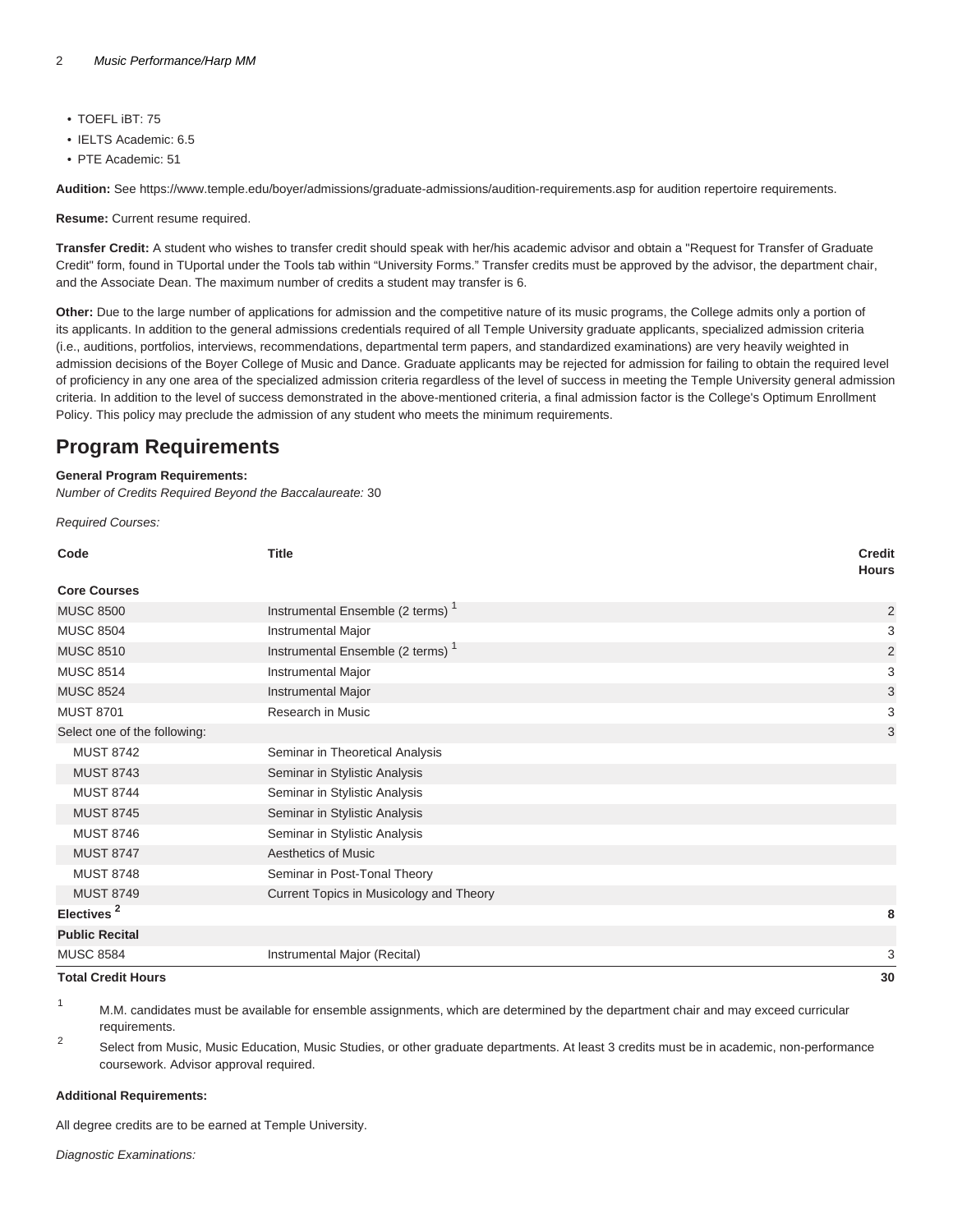Diagnostic examinations in Aural Theory, Written Theory, and Music History are **required** for **all** entering master's students. The exceptions are students in Jazz Studies and Music Therapy who have their examinations arranged within their respective departments. In addition, Keyboard students take an additional two-hour examination in Keyboard Literature. As stated in the Boyer College Graduate Handbook, master's "students may not take final qualifying examinations nor perform graduation recitals until all diagnostic examinations have been successfully completed."

The exams may be taken in one day or split over three days, or the exams can be taken online for a fee. Preparations are provided upon registration. Visit the Boyer College of Music and Dance website for the [graduate music examination schedule and registration form](https://boyer.temple.edu/admissions/graduate-diagnostic-exams-registration/).

Please note that registration for a student's first term of study is completed in consultation with the Associate Dean for Student Affairs. Please re-read the admission letter, especially the "Special Notes" section on page 2, regarding any entrance deficiencies. If any remedial coursework is required, it must be completed by the end of the first year of study. It is also best for students to complete MUST 8701 Research in Music, which is required of all students except those in Jazz Studies, Music Education, and Music Therapy in the first year of study.

## A. Graduate Diagnostic Examination in Aural Theory

The examination lasts approximately 40 minutes and consists of a written portion in which students are asked to:

- 1. Dictate a chord progression that modulates and contains chromatic harmony by writing out the bass line and identifying chords by Roman numerals and inversions.
- 2. Complete a two-part melodic dictation that modulates and contains chromatic pitches.

## B. Graduate Diagnostic Examination in Written Theory

The examination lasts one and one-half hours and is in two parts:

- 1. Harmonic analysis of two chorales: one that uses diatonic harmony, and one that uses chromatic harmony.
- 2. Analysis of the form, motives, and phrase structures of the first movement of a Classical-era piano sonata.

## C. Graduate Diagnostic Examination in Music History

The examination lasts one hour and contains objective questions in a multiple choice and/or true/false format. It covers composers, forms, instruments, musical works, styles, and terms from 1450 to the present. Sample questions are:

- 1. The basso continuo came into use in about which year? (a) 1500 (b) 1600 (c) 1650 (d) 1700
- 2. Who composed Das Lied von der Erde (The Song of the Earth)? (a) Mahler (b) Bruckner (c) Brahms (d) Schumann
- 3. Which of the following instruments would not be found in the score of a symphony by Haydn?
- (a) horn (b) oboe (c) timpani (d) trombone (e) trumpet

# D. Conditions for Exemption from Diagnostic Examinations

The requirement to take the Diagnostic Examination in any area is waived only for graduates of the Boyer College of Music and Dance who:

- matriculate and enroll in the term immediately following completion of all undergraduate degree requirements; and
- received grades of "B-" or better in every undergraduate course taken in each individual examination area to be waived.

#### Professional Development Policy:

In addition to taking the required subjects for their degrees, all students in the Boyer College of Music and Dance are obligated to serve in a number of capacities in order to enrich their academic and musical expertise. Boyer College of Music and Dance believes that such experiences give impetus to successful professional careers. Among the duties that may be required are conducting laboratory classes; tutoring; teaching private lessons; coaching; participating in the distribution and inventory control of Temple University-owned musical instruments and instructional materials; participating in ensembles; accompanying; performing at admissions and open house events; supervising performance classes; and engaging in other academic activities.

# Performing Ensembles:

- 1. Touring: All students in touring performing ensembles are required to participate in all scheduled tours. These tours, usually one or two weeks in length, often take place immediately after termination of terms. Students must arrange their schedules to accommodate this requirement.
- 2. Participation: Master's degree candidates in wind, brass, and percussion instruments must be available for ensemble assignments at the discretion of the department chair, including participation beyond curricular requirements.
- 3. Non-Credit Participation: With special permission, graduate students for whom there is no ensemble requirement, or where previous ensemble credits exceed the graduation requirement, may participate in choral and instrumental ensembles without cost, with prior permission from the ensemble director, the department chair, and the Associate Dean.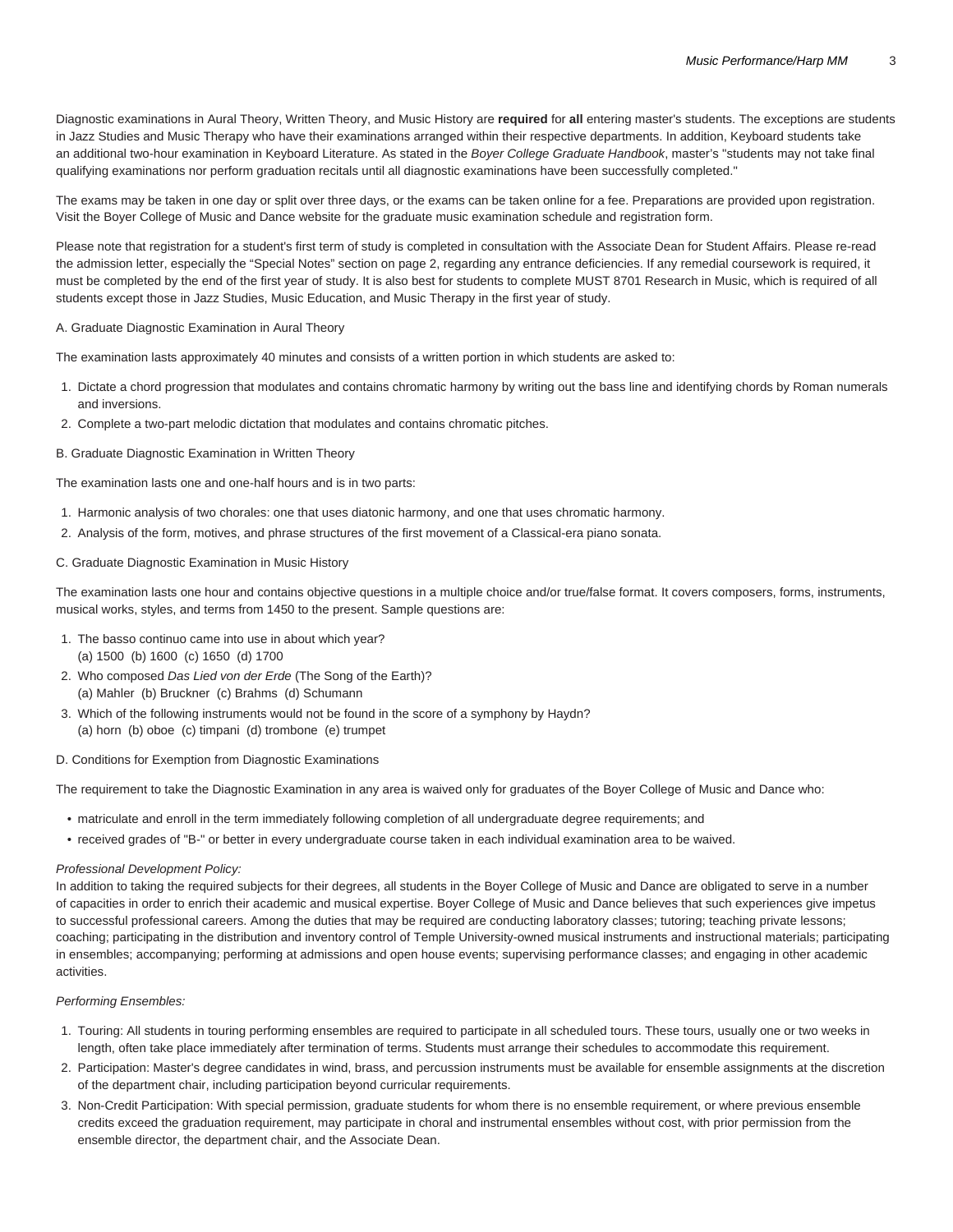# University Orchestra:

At the master's degree level, all bowed string majors must perform in the University Orchestra each term they receive lessons.

#### Independent Study Courses:

Independent study courses provide a special opportunity for graduate students to work in a highly individualized setting with one or more faculty members. All such study must receive the approval of the faculty member providing the instruction, the students' major advisor, and the Associate Dean. Approval will be granted only after the student has presented a detailed description of the intended independent study project. Approval of independent study projects will be granted only for students whose academic and musical record provides substantial support for the benefits of this type of study. In no case may more than 20% of a graduate student's curriculum be taken as independent study. Private lessons beyond those required in the curriculum are not an appropriate form of independent study.

### Acceptable English:

All students, including those for whom English is not the native language, are expected to present all written work in acceptable English. No double standard exists to differentiate students on the basis of proficiency in the use of the English language. Students are also responsible for becoming familiar with the College's statement on plagiarism and academic honesty.

#### Graduate Private Lesson Policy:

Weekly one-hour private lessons are provided for all matriculated master's and doctoral performance majors in good standing, provided at least three additional credits of programmatically required graduate-level study are taken simultaneously. A \$250 per term lesson fee (subject to change without notice) is charged for all private lessons. Tuition remission may not be used to cover the private lesson fee.

Private applied lessons beyond the four-term requirement currently in effect for graduate performance students may be extended with the permission of the jury, department chair, and the Associate Dean or Dean of the Boyer College of Music and Dance.

## Recital Extension:

Students withdrawing from the recital requirement during the recital term will receive an Incomplete and must register for extended study for non-degree credit (MUSC 5000 Recital Extension for 2 credits). Recital Extension must be taken each term until the recital has been presented. This course will be offered on a "Credit/No Credit" basis only. Upon satisfactory completion of the recital, the Incomplete for the recital course will be replaced by a letter grade and MUSC 5000 Recital Extension will be issued a grade of "CR." Credit derived from Recital Extension will not be counted toward degree requirements.

- 1. Recital Extension Fees: Tuition for these additional terms of private study will be the cost of 2 graduate credits plus a \$400 Recital Extension fee. Graduate assistantships and other forms of University-sponsored financial aid do not cover the Recital Extension fee.
- 2. Exceptions to Recital Extension:
	- a. Students who perform their recitals during the first three weeks of the Spring term are not required to register for Recital Extension that term.
	- b. Students who register for Recital Extension during the Summer may perform their recitals during the first three weeks of the Fall term. However, if the student does not take Recital Extension during the Summer, s/he may not present the recital in the Fall term, regardless of the date, without also registering for the Fall term of Recital Extension.
- 3. Failure to Present Recital: The degree status of students who are unable to present a recital after one term of Recital Extension will be reviewed by the Associate Dean and the major advisor, who, in consultation with the major teacher and department, will determine whether or not the student may continue in the program. Inability to present the recital after one term of Recital Extension may be grounds for dismissal from the degree program for failing to maintain reasonable academic progress.

#### Incompletes:

All incomplete grades and keyboard proficiencies must be fulfilled by the first day of the month in which the student expects to graduate.

#### **Culminating Events:**

# Comprehensive Examination:

Candidates for the Master of Music degree are required to complete a one-hour comprehensive examination in music literature and music theory. The examination is in three parts, all of which must be passed:

- identification of specific selections from a list of 100 musical works of the standard literature from the Middle Ages through the 20th Century;
- identification of one "mystery" selection not found on the list; and
- score analysis.

The examination, which is administered in both the Fall and Spring terms, may be taken at any time in a student's program. Two graduate faculty members grade the examination.

#### Public Recital:

Performance majors present a public recital as the culminating event for the master's degree (MUSC 8584). Graduation recitals are typically one hour in length; presented on-campus in either Rock Hall or Klein Recital Hall; and adjudicated by three full-time music faculty members. The student must show evidence through Temple University transcript records of having taken private lessons up to the time of the graduation recital. Students who wish to play a recital in the early Fall should plan to register for and complete the final term of lessons during the preceding Summer months.